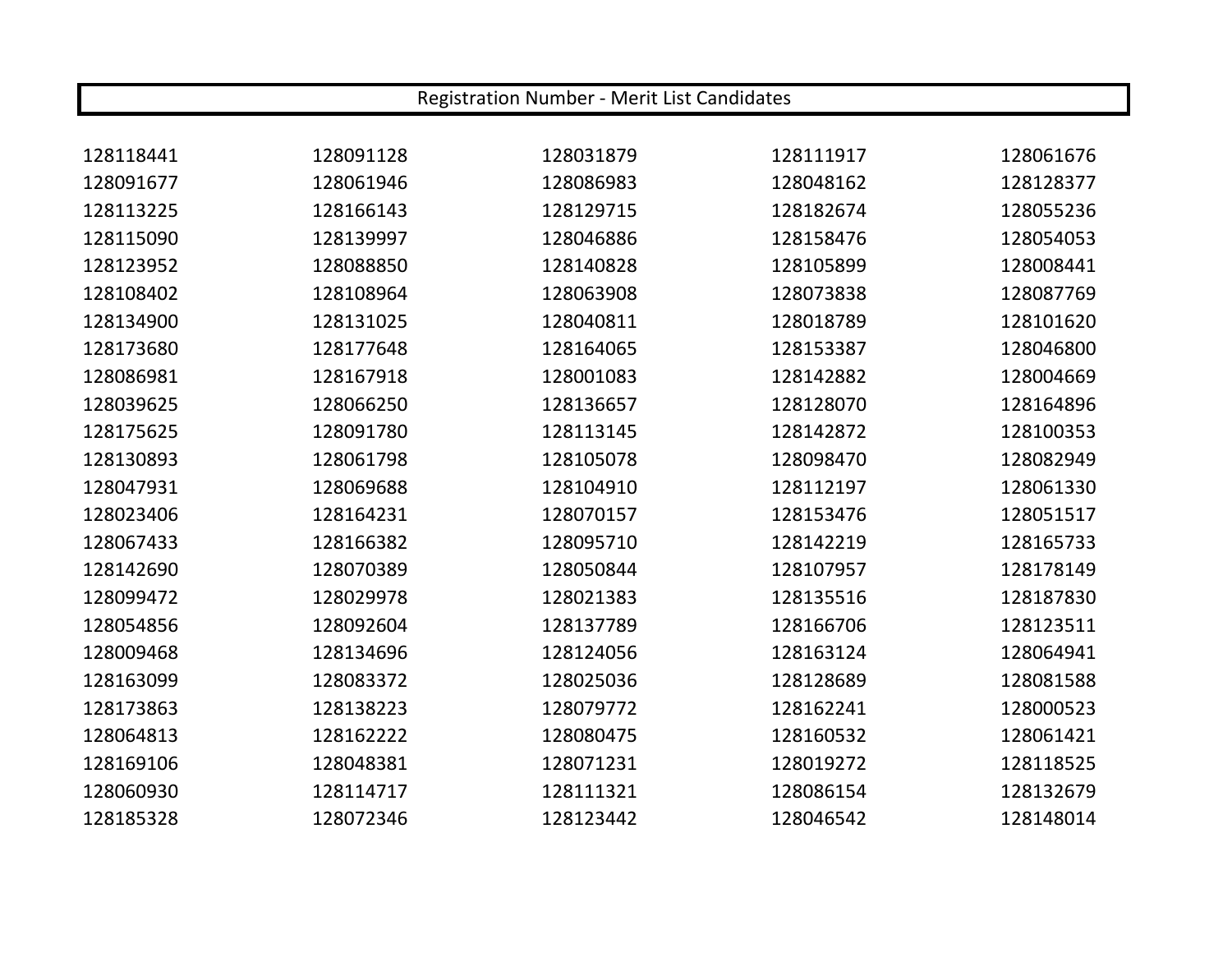| Registration Number - Merit List Candidates |           |           |           |           |
|---------------------------------------------|-----------|-----------|-----------|-----------|
|                                             |           |           |           |           |
| 128068347                                   | 128127610 | 128065604 | 128162954 | 128104925 |
| 128140421                                   | 128120590 | 128000216 | 128065762 | 128040381 |
| 128184121                                   | 128167738 | 128009105 | 128131102 | 128063456 |
| 128060623                                   | 128142630 | 128031476 | 128134159 | 128095408 |
| 128060686                                   | 128074247 | 128076788 | 128009729 | 128096626 |
| 128050544                                   | 128185181 | 128050501 | 128188020 | 128125945 |
| 128010050                                   | 128143288 | 128187889 | 128159517 | 128179764 |
| 128156206                                   | 128076359 | 128011708 | 128106283 | 128119683 |
| 128073224                                   | 128055176 | 128075728 | 128139628 | 128056547 |
| 128047983                                   | 128128327 | 128147825 | 128111419 | 128178647 |
| 128046234                                   | 128055624 | 128136199 | 128180547 | 128024551 |
| 128014725                                   | 128050127 | 128137380 | 128121114 | 128029374 |
| 128102354                                   | 128021780 | 128060433 | 128048077 | 128046142 |
| 128087202                                   | 128007997 | 128161336 | 128092498 | 128064837 |
| 128120978                                   | 128115602 | 128017036 | 128187161 | 128162956 |
| 128105994                                   | 128124435 | 128018186 | 128020524 | 128006609 |
| 128128629                                   | 128171465 | 128065322 | 128051498 | 128052275 |
| 128184736                                   | 128069368 | 128159011 | 128150604 | 128114850 |
| 128185810                                   | 128087912 | 128102418 | 128155906 | 128174558 |
| 128035379                                   | 128133271 | 128027933 | 128064528 | 128093108 |
| 128108083                                   | 128082480 | 128085109 | 128147763 | 128046078 |
| 128103896                                   | 128092740 | 128056401 | 128075249 | 128146325 |
| 128003715                                   | 128053303 | 128189257 | 128158386 | 128063731 |
| 128053738                                   | 128043209 | 128181569 | 128037571 | 128140480 |
| 128101915                                   | 128050917 | 128090688 | 128158809 | 128133918 |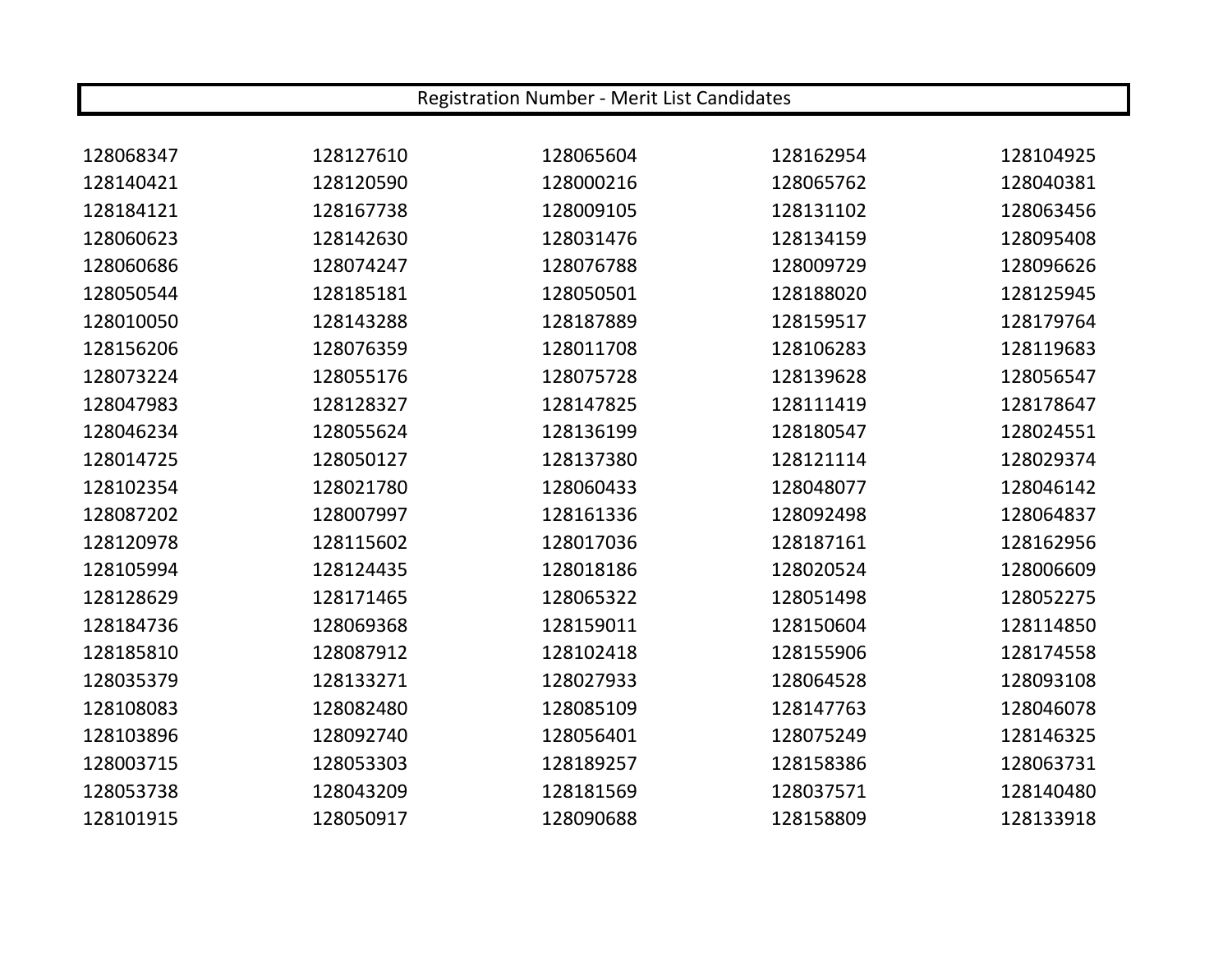| Registration Number - Merit List Candidates |           |           |           |           |
|---------------------------------------------|-----------|-----------|-----------|-----------|
|                                             |           |           |           |           |
| 128162189                                   | 128063528 | 128047785 | 128041764 | 128060851 |
| 128022031                                   | 128179477 | 128103289 | 128176559 | 128110725 |
| 128166605                                   | 128007714 | 128044863 | 128116488 | 128145725 |
| 128094512                                   | 128159061 | 128053902 | 128106348 | 128111378 |
| 128103453                                   | 128103215 | 128077360 | 128158924 | 128063359 |
| 128111111                                   | 128059017 | 128149683 | 128076026 | 128073603 |
| 128178461                                   | 128072623 | 128059177 | 128180568 | 128061724 |
| 128157355                                   | 128091392 | 128069411 | 128094636 | 128090572 |
| 128118562                                   | 128172777 | 128002223 | 128082158 | 128164307 |
| 128150588                                   | 128063779 | 128100147 | 128076999 | 128097803 |
| 128165540                                   | 128124480 | 128070169 | 128182611 | 128091750 |
| 128074023                                   | 128165304 | 128003165 | 128167587 | 128051165 |
| 128084060                                   | 128137140 | 128124983 | 128079669 | 128047417 |
| 128178829                                   | 128067297 | 128165719 | 128054242 | 128051400 |
| 128012998                                   | 128139237 | 128102172 | 128156778 | 128152568 |
| 128126386                                   | 128074051 | 128093228 | 128081074 | 128139830 |
| 128174816                                   | 128080578 | 128029254 | 128184233 | 128140620 |
| 128084583                                   | 128022847 | 128166034 | 128159339 | 128083309 |
| 128063188                                   | 128116785 | 128064939 | 128048638 | 128090837 |
| 128103279                                   | 128074522 | 128113626 | 128113488 | 128176713 |
| 128019261                                   | 128173585 | 128013169 | 128116771 | 128148506 |
| 128182667                                   | 128135892 | 128134041 | 128126344 | 128014542 |
| 128146781                                   | 128120792 | 128001089 | 128064223 | 128069402 |
| 128049849                                   | 128110924 | 128097274 | 128151641 | 128113935 |
| 128068431                                   | 128117742 | 128071518 | 128083898 | 128081702 |